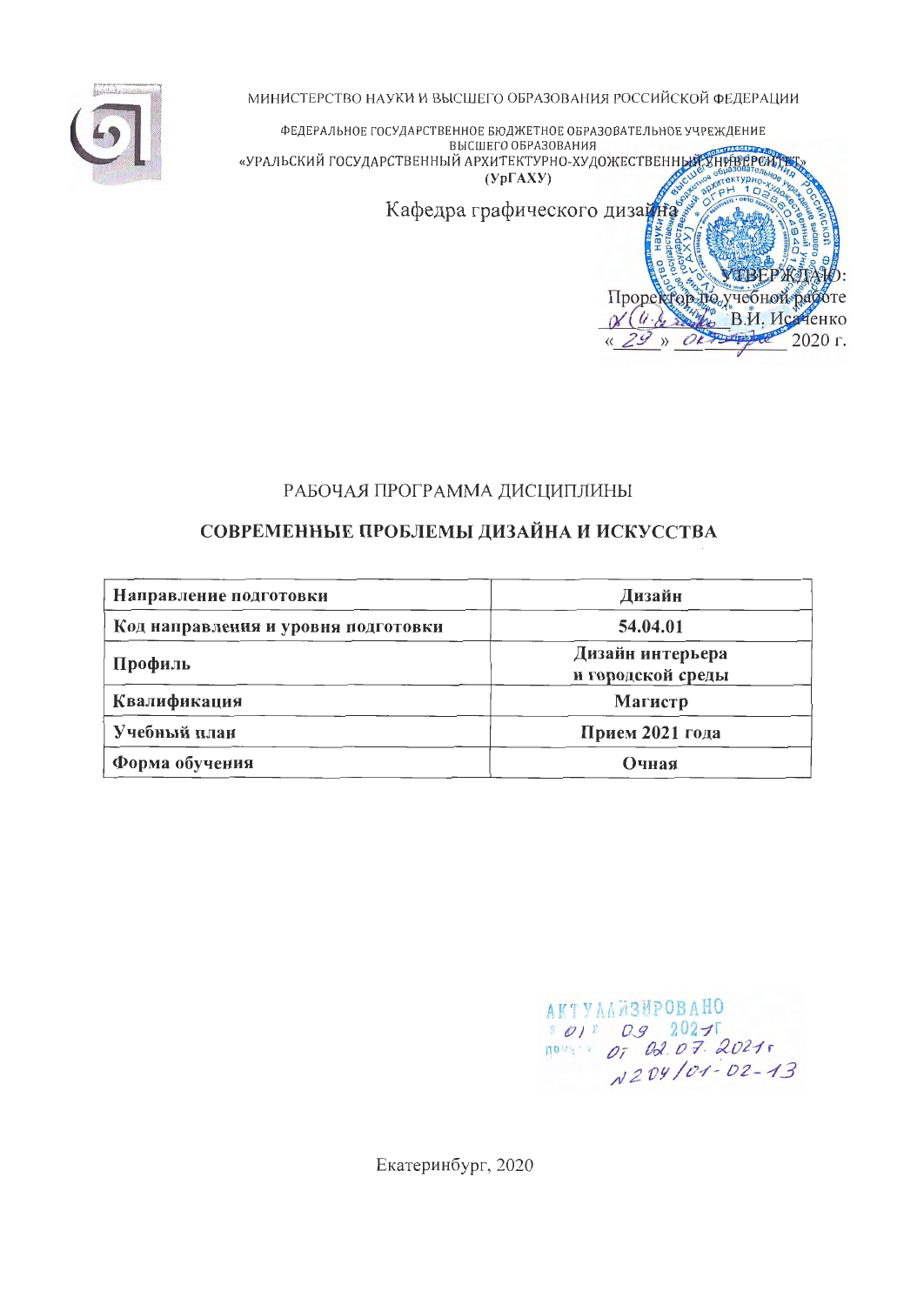#### ОБЩАЯ ХАРАКТЕРИСТИКА ДИСЦИПЛИНЫ  $1.$ СОВРЕМЕННЫЕ ПРОБЛЕМЫ ДИЗАЙНА И ИСКУССТВА

# 1.1. Место дисциплины в структуре образовательной программы, связи с другими дисциплинами:

Лисциплина «Современные проблемы дизайна и искусства» входит в обязательную часть образовательной программы. Знания с умения, навыки, полученные в рамках освоения дисциплины, используются в процессе освоения таких дисциплин как «Дизайн-проектирование», «История и методология дизайна», «Методы проектных исследований», при прохождении научноисследовательской, проектной и преддипломной практик, выполнении выпускной квалификационной работы магистра. В последующей профессиональной деятельности выпускника магистратуры компетенции, полученные в результате освоения дисциплины, используются в проектной и организационно-управленческой деятельности.

# 1.2. Краткий план построения процесса изучения дисциплины:

Процесс изучения дисциплины включает в себя: лекции, практические занятия в интерактивных формах, самостоятельную работу в форме выполнения различных видов индивидуальных и групповых заданий. Основные формы интерактивного обучения: круглые столы (обсуждение, дискуссия, рефлексия); публичные выступления с докладами и др. В ходе освоения дисциплины студенты выполняют аудиторные задания и домашнюю работу.

Формы заключительного контроля при промежуточной аттестации - зачет (1 семестр) и экзамен (2 семестр). Для проведения промежуточной аттестации по дисциплине создан фонд оценочных средств.

Оценка по дисциплине носит интегрированный характер, учитывающий результаты оценивания участия студентов в аудиторных занятиях, качества и своевременности выполнения итоговой и домашней работ, сдачи экзамена.

#### $1.3$ Планируемые результаты обучения по дисциплине

Процесс изучения дисциплины направлен на формирование элементов следующих компетенций в соответствии с ФГОС ВО и ОПОП ВО по направлению подготовки 54.04.01 Дизайн:

### Таблица 1

| Категория     | Код и наименование              | Индикаторы достижения компетенций        |
|---------------|---------------------------------|------------------------------------------|
| компетенций   | компетенции                     |                                          |
| Системное     | $YK-1$ .                        | $YK-1.1$ .                               |
| и критическое | Способен осуществлять критиче-  | знает основные методы критического ана-  |
| мышление      | ский анализ проблемных ситуа-   | лиза проблемных ситуаций;                |
|               | ций на основе системного подхо- | $YK-1.2$ .                               |
|               | да, вырабатывать стратегию дей- | знает принципы применения системного     |
|               | ствий                           | подхода;                                 |
|               |                                 | $YK-1.3$ .                               |
|               |                                 | умеет выявлять проблемные ситуации, ис-  |
|               |                                 | пользуя методы анализа, синтеза и        |
|               |                                 | абстрактного мышления;                   |
|               |                                 | $YK-1.4$ .                               |
|               |                                 | умеет осуществлять поиск решений про-    |
|               |                                 | блемных ситуаций на основе действий и    |
|               |                                 | опыта;                                   |
|               |                                 | $YK-1.5$ .                               |
|               |                                 | умеет вырабатывать стратегию решения     |
|               |                                 | проблемной ситуации на основе системного |
|               |                                 | полхола                                  |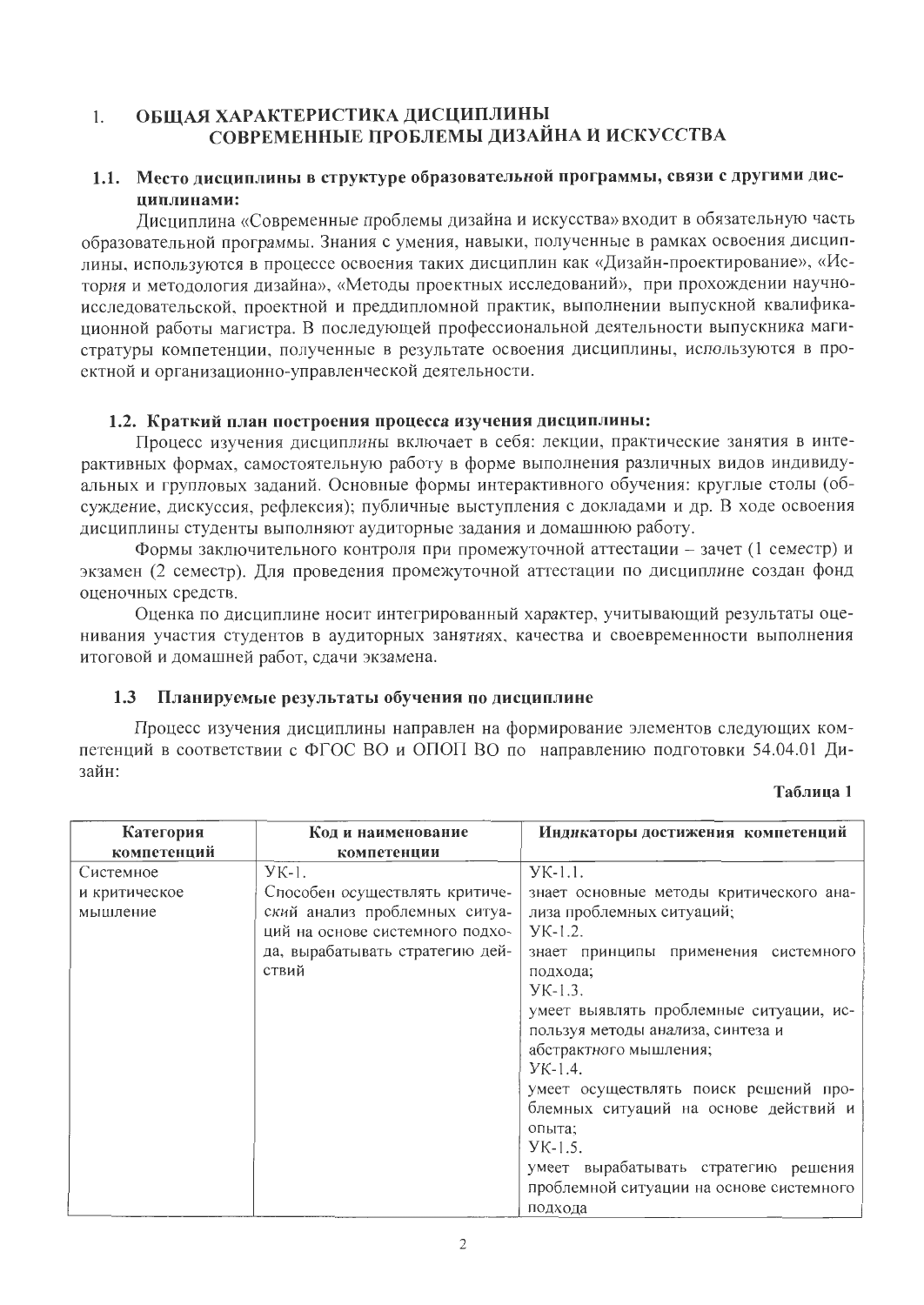|                      |                                  | YK-6.1.                                    |
|----------------------|----------------------------------|--------------------------------------------|
| Самоорганизация<br>И | УК-6.                            | знает основные принципы профессиональ-     |
| саморазвитие         | Способен определять и реализо-   | ного и личностного развития, исходя из     |
|                      | вывать приоритеты собственной    |                                            |
|                      | деятельности и способы ее со-    | этапов карьерного роста и требований рын-  |
|                      | вершенствования на основе са-    | ка труда;<br>YK-6.2.                       |
|                      | мооценки                         |                                            |
|                      |                                  | знает способы совершенствования своей      |
|                      |                                  | деятельности на основе самооценки;         |
|                      |                                  | YK-6.3.                                    |
|                      |                                  | умеет определять приоритеты собственной    |
|                      |                                  | деятельности в целях ее совершенствова-    |
|                      |                                  | ния;                                       |
|                      |                                  | YK-6.4.                                    |
|                      |                                  | умеет выстраивать гибкую профессиональ-    |
|                      |                                  | ную траекторию с учетом накопленного       |
|                      |                                  | профессиональной<br>деятельности,<br>опыта |
|                      |                                  | требований рынка труда и стратегии лично-  |
|                      |                                  | го развития.                               |
| История              | ОПК-1.                           | $O\Pi K-1-1$                               |
| и теория             | Способен применять знания в      | знает исторические и современные течения,  |
| искусств             | области истории и теории ис-     | направления и стили в искусстве и дизайне; |
| и дизайна            | кусств, истории и теории дизайна | $O$ $I$ IK-1-2                             |
|                      | в профессиональной деятельно-    | знает современные тенденции развития ис-   |
|                      | сти; рассматривать произведения  | кусства и дизайна                          |
|                      | искусства и дизайна в широком    | ОПК-1.3.                                   |
|                      | культурно-историческом контек-   | умеет применять в профессиональной дея-    |
|                      | сте в тесной связи с религиозны- | тельности знания по истории и теории ис-   |
|                      | ми, философскими и эстетиче-     | кусства и дизайна.                         |
|                      | скими идеями конкретного исто-   |                                            |
|                      | рического периода                |                                            |
| Научно-              | ОПК-2.                           | $\overline{\text{OIIK-2.1}}$ .             |
| исследовательская    | Способен работать с научной      | знает методы и приемы работы с научной     |
| деятельность         | литературой; собирать, анализи-  | литературой, мультимедийными и интер-      |
|                      | ровать и обобщать результаты     | нет-источниками;                           |
|                      | научных исследований; оцени-     | ОПК-2.2.                                   |
|                      | вать полученную информацию;      | знает стандарты составления отчетов о на-  |
|                      | выполнять отдельные виды работ   | учно-исследовательской работе;             |
|                      | при проведении научных иссле-    | ОПК-2.3.                                   |
|                      | дований с применением совре-     | умеет работать с научной литературой; са-  |
|                      | менных научных методов; само-    | мостоятельно собирать, анализировать и     |
|                      | стоятельно обучаться; приобре-   | обобщать результаты научных исследова-     |
|                      | тать и использовать в практиче-  | ний;                                       |
|                      | ской деятельности новые знания   | ОПК-2.4.                                   |
|                      | и умения; участвовать в научно-  | умеет выполнять отдельные виды работ при   |
|                      | практических конференциях; де-   | проведении научных исследований с при-     |
|                      | лать доклады и сообщения         | менением современных научных методов;      |
|                      |                                  | ОПК-2.5.                                   |
|                      |                                  | умеет представлять результаты научной      |
|                      |                                  | деятельности в формате рефератов, науч-    |
|                      |                                  | ных статей и докладов, разделов магистер-  |
|                      |                                  | ской диссертации.                          |

Планируемый результат изучения дисциплины в составе названных компетенций:

- способность вести научную и профессиональную дискуссию в сфере дизайна и искусствa,
- представлять итоги проделанной работы в виде эссе, презентаций, статей, публичных выступлений и др.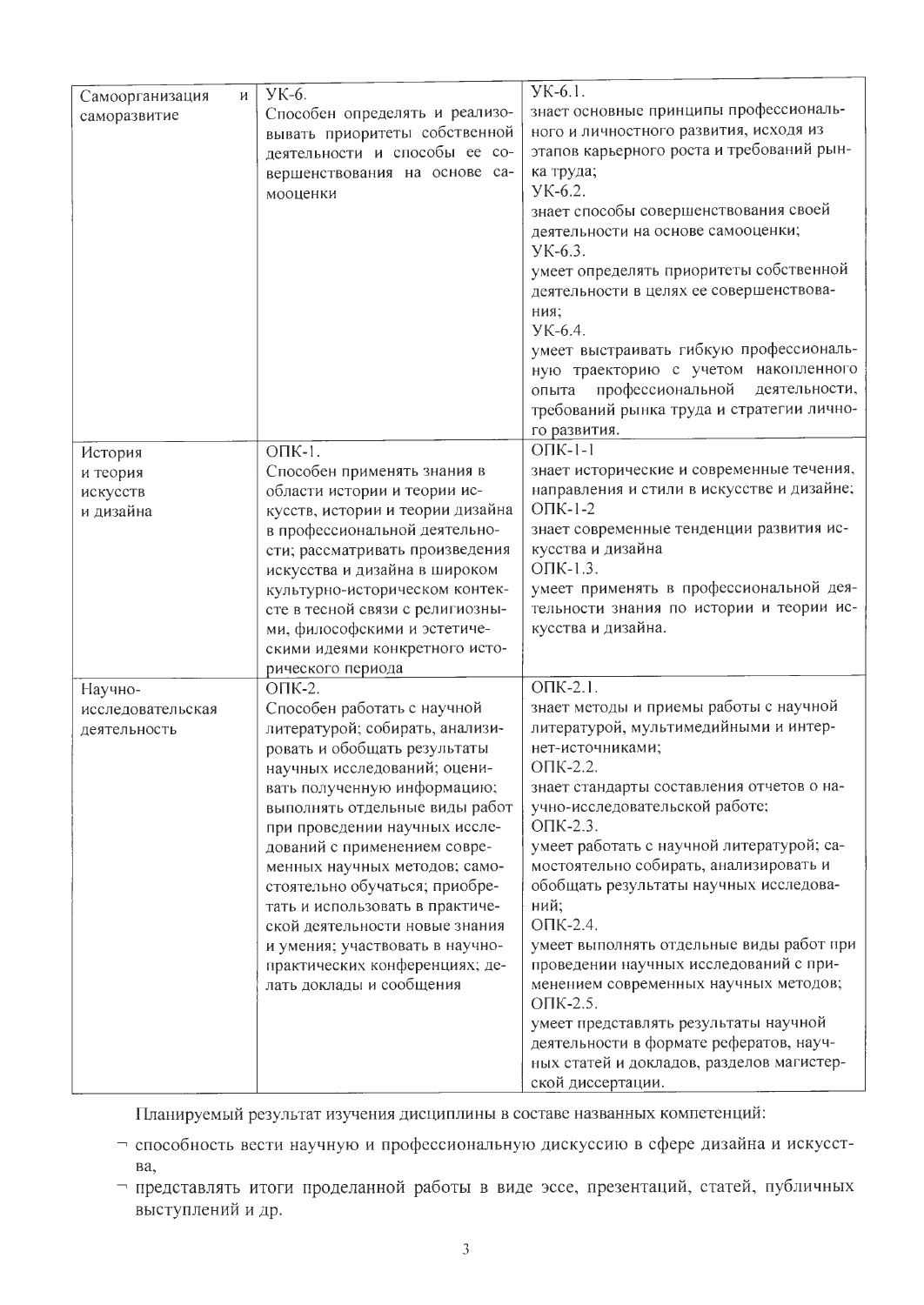В результате изучения дисциплины обучающийся должен:

Знать и понимать: основы научной и проектной методологии, современные информационные технологии, необходимые в проектной, творческой и организационной деятельности.

- Уметь:
- применять знание и понимание методики научно-исследовательской деятельности, представляя итоги проделанной работы в соответствии с имеющимися требованиями;
- выносить суждения о проблематике современного дизайна и искусства;
- комментировать данные и результаты, связанные с областью изучения коллегам и преподавателю.

Демонстрировать навыки и опыт деятельности с использованием полученных знаний и умений в процессе общения в творческой, научной, общекультурной среде, при публичных выступлениях с докладами и сообщениями.

### 1.4. Объем дисциплины

#### Таблица 2

|                                         |                |                | По семестрам |   |                |  |  |
|-----------------------------------------|----------------|----------------|--------------|---|----------------|--|--|
| Трудоемкость дисциплины                 | Всего          |                | $\mathbf{2}$ | 3 | $\overline{4}$ |  |  |
| Зачетных единиц (з.е.)                  | 5              | $\overline{2}$ | 3            |   |                |  |  |
| Часов (час)                             | 180            | 72             | 108          |   |                |  |  |
| Контактная работа                       |                |                |              |   |                |  |  |
| (минимальный объем):                    |                |                |              |   |                |  |  |
| По видам учебных занятий:               |                |                |              |   |                |  |  |
| Аудиторные занятия всего, в т.ч.        | 72             | 36             | 36           |   |                |  |  |
| Лекции (Л)                              | 16             | 8              | 8            |   |                |  |  |
| Практические занятия (ПЗ)               | 56             | 28             | 28           |   |                |  |  |
| Семинары (С)                            |                |                |              |   |                |  |  |
| Другие виды занятий (Др)                |                |                |              |   |                |  |  |
| Консультации (10% от Л, ПЗ, С, Др)      |                |                |              |   |                |  |  |
| Самостоятельная работа всего, в т.ч.    | 108            | 36             | 72           |   |                |  |  |
| Курсовой проект (КП)                    |                |                |              |   |                |  |  |
| Курсовая работа (КР)                    |                |                |              |   |                |  |  |
| Расчетно-графическая работа (РГР)       |                |                |              |   |                |  |  |
| Графическая работа (ГР)                 |                |                |              |   |                |  |  |
| Расчетная работа (РР)                   |                |                |              |   |                |  |  |
| $Pe$ ферат $(P)$                        |                |                |              |   |                |  |  |
| Практическая внеаудиторная (домаш-      | 12             |                | 12           |   |                |  |  |
| няя) работа (ПВР, ДР)                   |                |                |              |   |                |  |  |
| Творческая работа (эссе, клаузура)      |                |                |              |   |                |  |  |
| Подготовка к контрольной работе         |                |                |              |   |                |  |  |
| Подготовка к экзамену, зачету           | 36             |                | 36           |   |                |  |  |
| Другие виды самостоятельных занятий     | 60             | 36             | 24           |   |                |  |  |
| (подготовка к занятиям)                 |                |                |              |   |                |  |  |
| Форма промежуточной аттестации по       |                |                |              |   |                |  |  |
| дисциплине (зачет, зачет с оценкой, эк- | Зачет, Экзамен | зачет          | Экз          |   |                |  |  |
| замен)                                  |                |                |              |   |                |  |  |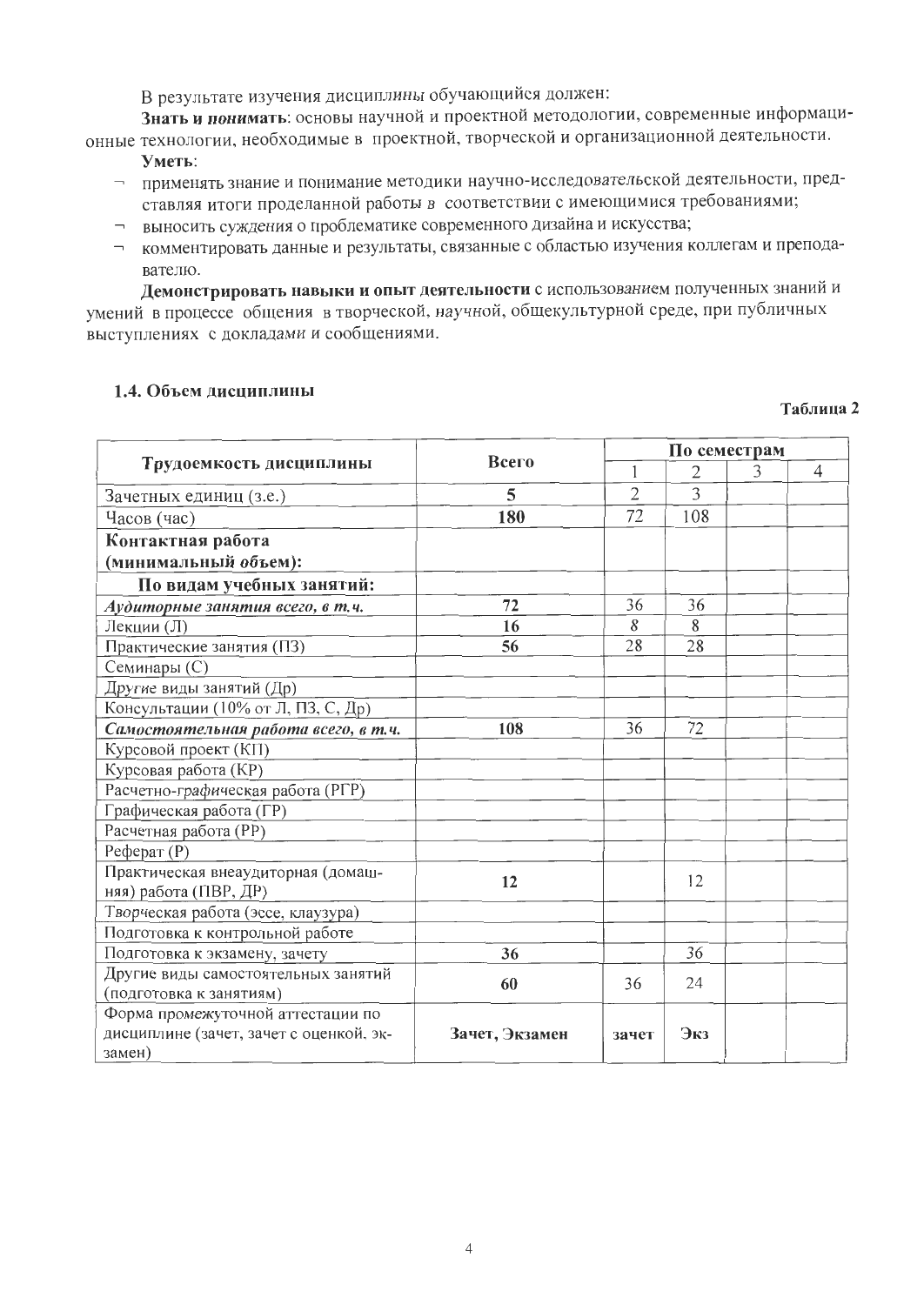# 2. СОДЕРЖАНИЕ ДИСЦИПЛИНЫ

Таблица 3

| Код<br>раздела | Раздел, тема, содержание дисциплины*                                                                                                                   |
|----------------|--------------------------------------------------------------------------------------------------------------------------------------------------------|
| $P.1-3$        | $1$ cemecrp                                                                                                                                            |
|                | Раздел 1. Теоретические основы художественно-проектной деятельности. Роль<br>теории в современном развитии дизайна и искусства. Проблемы развития тео- |
|                | ретических исследований и концепций в условиях перманентного инновацион-                                                                               |
|                | но- поискового самоопределения творческих видов деятельности.                                                                                          |
|                | Раздел 2. Роль дизайна и искусства в современном обществе. Дизайн и искусст-                                                                           |
|                | во в решении глобальных и региональных социально-экономических, социо-                                                                                 |
|                | культурных, экологических и иных проблем. Моделирование ситуаций включе-                                                                               |
|                | ния художественно-проектной деятельности в решение сложных социальных                                                                                  |
|                | проблем.<br>Раздел 3. Творческая деятельность и личность: проблемы индивидуального и                                                                   |
|                | командного самоопределения и позиционирования; взаимоотношения дизайне-                                                                                |
|                | ра и художника со смежными профессионалами, заказчиками, инвесторами.                                                                                  |
|                | Дизайнер, художник и средства массовой коммуникации                                                                                                    |
| $P.4-5$        | 2 семестр                                                                                                                                              |
|                | Раздел 4. Проблематизация в русле планируемой темы магистерской диссерта-                                                                              |
|                | ции. Обоснование темы и проблематики магистерской диссертации в контексте                                                                              |
|                | современных проблем дизайна и искусства.                                                                                                               |
|                | Раздел 5. Подготовка докладов и обсуждение публикаций. Подготовка доклада                                                                              |
|                | и публикации по теме магистерской диссертации.                                                                                                         |

# 3. РАСПРЕДЕЛЕНИЕ УЧЕБНОГО ВРЕМЕНИ

# 3.1 Распределение аудиторных занятий и самостоятельной работы по разделам дисциплины

Таблица 4

|         |                    | Раздел дисциплины,                                                         | <b>ВСЕГО</b> | Аудиторные занятия<br>(час.) |                                 |                                                                         | Самост.<br>работа |                                                            |
|---------|--------------------|----------------------------------------------------------------------------|--------------|------------------------------|---------------------------------|-------------------------------------------------------------------------|-------------------|------------------------------------------------------------|
| Семестр | семестра<br>Неделя | тема                                                                       |              | Лекции                       | Практ.<br>занятия,<br>семинары] | <b>В ТОМ</b><br>числе в<br>форме<br>практи-<br>ческой<br>поготов-<br>ки | (час.)            | Оценочные<br>средства текущего<br>контроля<br>успеваемости |
|         | $1-6$              | Раздел 1. Теоретические<br>основы художественно-<br>проектной деятельности | 24           | 4                            | 8                               |                                                                         | 12                |                                                            |
|         | $7 - 12$           | Раздел 2. Дизайн и общество                                                | 24           | $\overline{2}$               | 10                              |                                                                         | 12                |                                                            |
|         | $13 - 18$          | Раздел 3. Дизайн и личность                                                | 24           | $\overline{2}$               | 10                              |                                                                         | 12                | Итоговая работа                                            |
|         |                    | Итого за 1 семестр:                                                        | 72           | 8                            | 28                              |                                                                         | 36                | Зачет                                                      |
| 2       | $1-9$              | Раздел 4. Проблематиза-<br>ция в русле темы маги-<br>стерской диссертации. | 36           | 4                            | 14                              |                                                                         | 18                |                                                            |
| 2       | $10 - 12$          | Раздел 5. Подготовка докла-<br>дов и обсуждение                            | 12           | $\overline{2}$               | 4                               |                                                                         | 6                 |                                                            |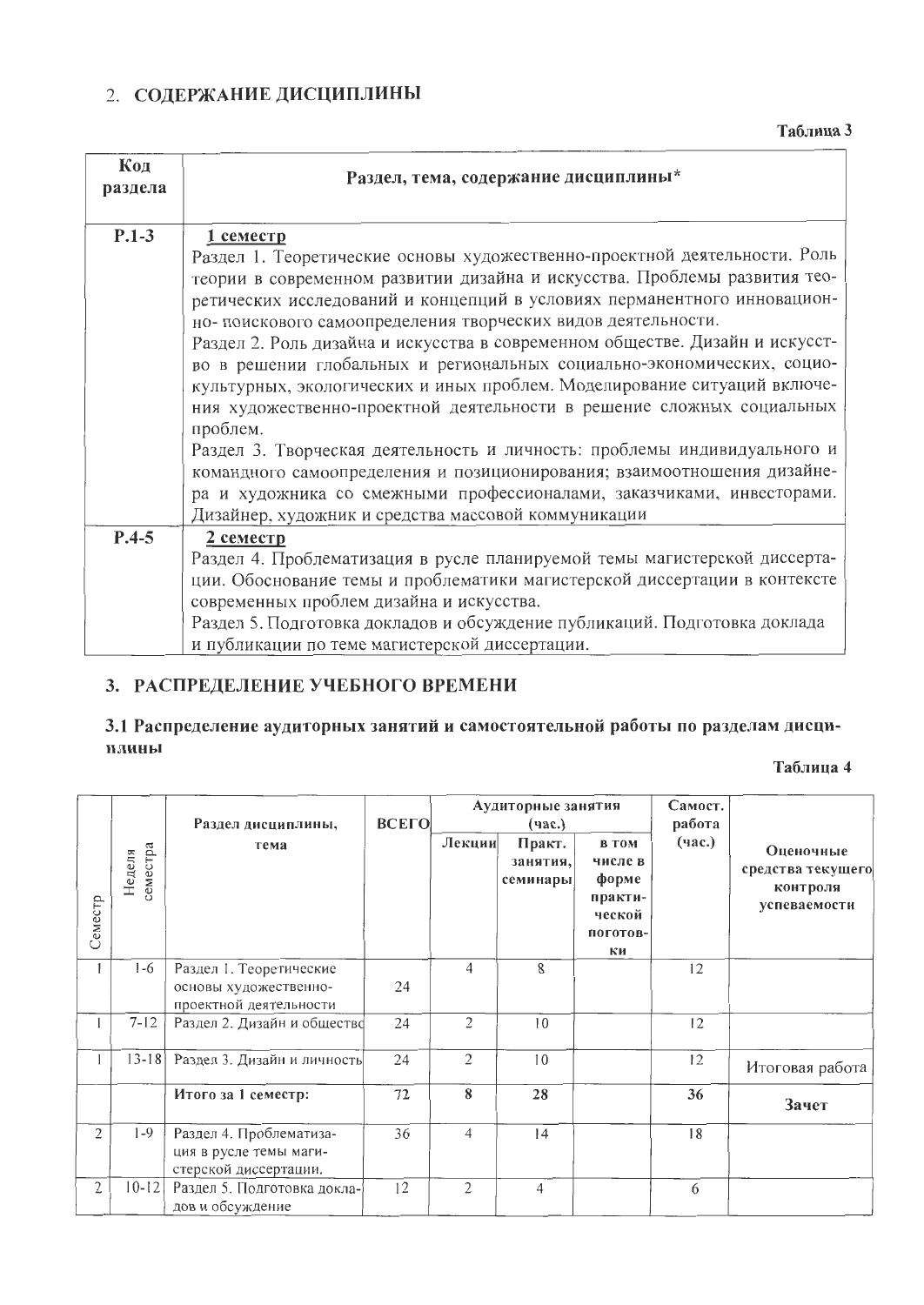| $13 - 18$ | Подготовка публикаций | 24  |    | 10 |     | Домашняя |
|-----------|-----------------------|-----|----|----|-----|----------|
|           |                       |     |    |    |     | работа   |
|           |                       |     |    |    |     |          |
|           | Подготовка к экзамену | 36  |    |    | 36  |          |
|           |                       |     |    |    |     |          |
|           | Итого за 2 семестр:   | 108 | 8  | 28 | 72  | Экзамен  |
|           |                       |     |    |    |     |          |
|           | Итого:                | 180 | 16 | 56 | 108 |          |
|           |                       |     |    |    |     |          |

## 3.2. Другие виды занятий

Не предусмотрено

#### 3.3 Мероприятия самостоятельной работы и текущего контроля

#### 3.3.1 Примерный перечень тем практических внеаудиторных (домашних) работ

Предусмотрено выполнение домашней работы по созданию контента публикации.

#### ПРИМЕНЯЕМЫЕ ТЕХНОЛОГИИ ОБУЧЕНИЯ  $\overline{4}$ .

#### Таблица 5

|                                              |                              |            |                                   |           |                                   | Активные методы обучения           |                                |                 |                                        |                                 |                                                    |                                         |                             | Дистанционные образовательиые тех-                       |                                              |                         |
|----------------------------------------------|------------------------------|------------|-----------------------------------|-----------|-----------------------------------|------------------------------------|--------------------------------|-----------------|----------------------------------------|---------------------------------|----------------------------------------------------|-----------------------------------------|-----------------------------|----------------------------------------------------------|----------------------------------------------|-------------------------|
|                                              |                              |            |                                   |           |                                   |                                    |                                |                 |                                        |                                 |                                                    |                                         |                             | нологии и электронное обучение                           |                                              |                         |
| Код раз-<br>дела,<br>темы<br>дисцип-<br>лины | тестирование<br>Компьютерное | Кейс-метод | игра<br>ролевая<br>ИЛИ<br>Деловая | Портфолио | команде<br>$\mathbf{m}$<br>Работа | кооперации<br>развивающей<br>Метод | система<br>Балльно-рейтинговая | Проектный метод | Другие методы (какие)<br>Мастер-классы | Электронные учебные курсы, раз- | мещенные в системе электронного<br>обучения Moodle | Виртуальные практикумы и тренаже-<br>ры | Зебинары и видеоконференции | ce-<br>web-конференции и<br>минары<br><b>Асинхронные</b> | Совместная работа и разработка кон-<br>тента | Другие (указать, какие) |
| P.1                                          |                              |            |                                   |           | *                                 |                                    |                                |                 |                                        |                                 | *                                                  |                                         |                             |                                                          |                                              |                         |
| P.2                                          |                              |            |                                   |           | $\ast$                            |                                    |                                |                 |                                        |                                 | $\ast$                                             |                                         |                             |                                                          |                                              |                         |
| P.3                                          |                              |            |                                   |           | $\ast$                            |                                    |                                |                 |                                        |                                 | $\ast$                                             |                                         |                             |                                                          |                                              |                         |
| P.4                                          |                              |            |                                   |           | $\ast$                            |                                    |                                | $\ast$          |                                        |                                 | $\ast$                                             |                                         |                             |                                                          |                                              |                         |
| P.5                                          |                              |            |                                   |           |                                   |                                    |                                | $\ast$          | $\ast$                                 |                                 | $\ast$                                             |                                         |                             |                                                          |                                              |                         |

# 5. УЧЕБНО-МЕТОДИЧЕСКОЕ И ИНФОРМАЦИОННОЕ ОБЕСПЕЧЕНИЕ ДИСЦИПЛИНЫ

## 5.1. Рекомендуемая литература

### 5.1.1. Основная литература

- 1. Архитектурно-дизайнерское проектирование. Генерирование проектной идеи: основы методологии: учеб. пособие / В. Т. Шимко [и др.]. - М.: Архитектура-С, 2016. - 248 с.: ЦВ. ИЛ.
- 2. Архитектурно-дизайнерское проектирование. Специфика средового творчества (предпосылки, методика, технологии): учеб. пособие / В. Т. Шимко [и др.]. - М. : Архитектура-С,  $2016. - 240$  c.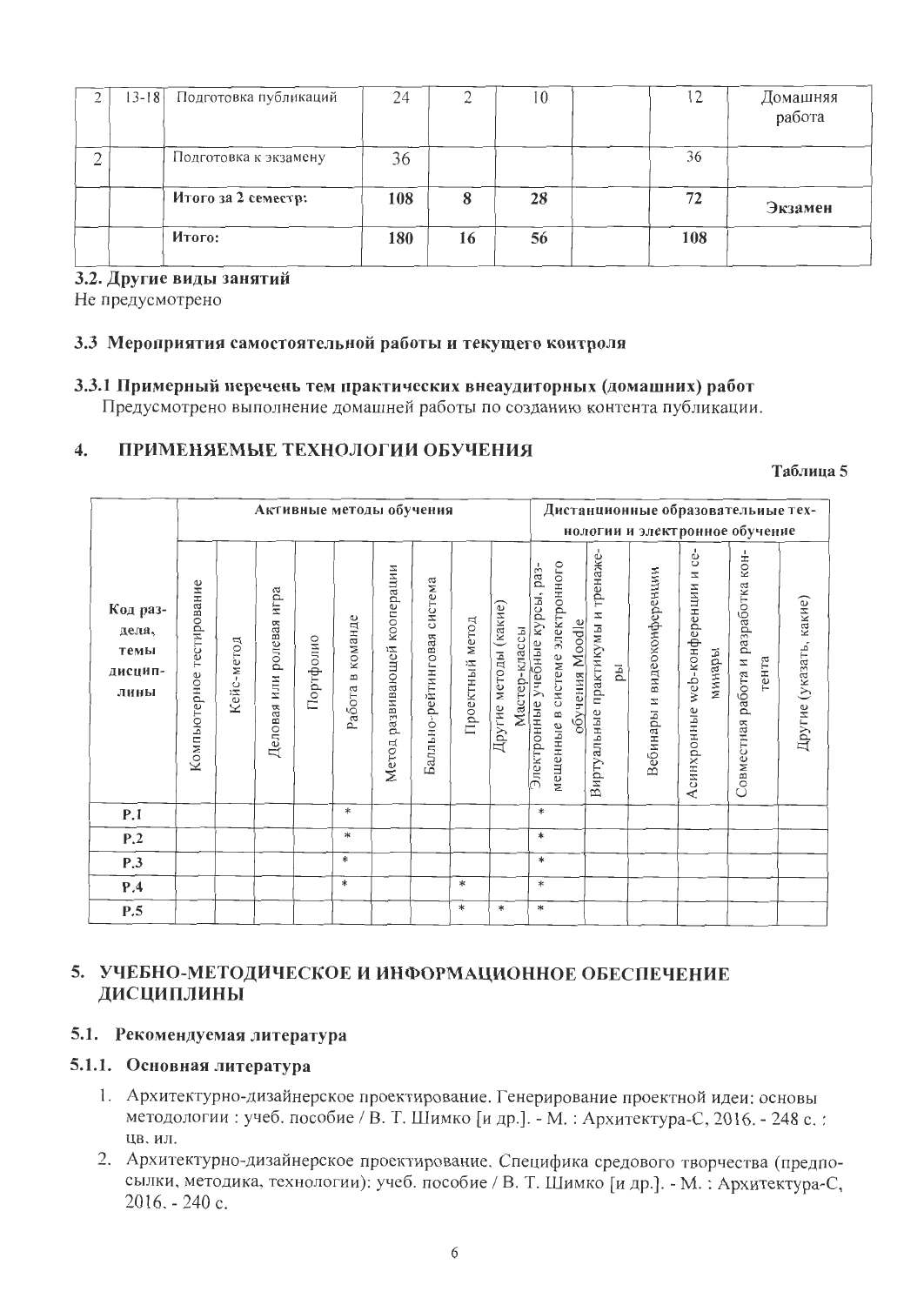3. Розенсон И. А. Основы теории дизайна: учебник для вузов / И. А. Розенсон. - 2-е изд. -СПб.: Питер Пресс, 2013. - 256 с.- Гриф УМО.

# 5.1.2 Дополнительная литература

- 1. Марусева, И.В. Творческая реклама [Электронный ресурс]: приемы и методы ее создания (художественно-аналитическое исследование): монография / И.В. Марусева. - Москва; Берлин: Директ-Медиа, 2015. - 419 с.: ил. - - РЕЖИМ ДОСТУПА: http://biblioclub.ru/index.php?page=book&id=276141
- 2. Архитектура и дизайн в современном обществе [Электронный ресурс]: российский опыт и мировые тенденции: материалы Всерос. науч. конф. / Урал. гос. архитектурно-худож. академия; ред. совет: С. П. Постников, М. В. Пучков [и др.]. - Екатеринбург: Архитектон, 2012. - 256 с.- Режим доступа: http://biblioclub.ru/index.php?page=book&id=221954
- 3. Михайлов С. Основы дизайна: учебник / С. Михайлов, А. Михайлова. Казань: Дизайн-Квартал, 2008. - 286 с. - Гриф УМО.
- 4. Хрестоматия по дизайну. Тюмень: Институт дизайна, 2005. 1056 с.;

#### 5.2. Учебно-методическое обеспечение для самостоятельной работы Не используется

 $5.3$ Перечень информационных технологий, используемых при осуществлении образовательного процесса по дисциплине, включая перечень программного обеспечения и информационных справочных систем

## 5.3.1 Перечень программного обеспечения

### Таблина 6

| Тип ПО         | Название         | Источник               | Доступность для    |
|----------------|------------------|------------------------|--------------------|
|                |                  |                        | студентов          |
| Прикладное ПО/ | Microsoft Office | Лицензионная программа | Доступно           |
| Офисный пакет  |                  |                        | в компьютерном     |
|                |                  |                        | классе и в аудито- |
|                |                  |                        | риях для само-     |
|                |                  |                        | стоятельной рабо-  |
|                |                  |                        | ты УрГАХУ          |

# 5.3.2 Базы данных и информационные справочные системы

- Университетская библиотека. Режим доступа: http://biblioclub.ru/

- Справочная правовая система «КонсультантПлюс». Режим доступа: http://www.consultant.ru/

- Справочная правовая система «Гарант». Режим доступа: http://garant.ru

- Научная электронная библиотека. Режим доступа: https://elibrary.ru/

- Электронно-библиотечная система «ZNANIUM.COM». Режим доступа:

http:// znanium.com - Электронная библиотечная система «ЭБС ЮРАЙТ». Режим доступа: https://biblio-online.ru/

- Электронно-библиотечная система Издательства Лань (ЭБС). Режим доступа: https://e.lanbook.com/

Реферативная база данных рецензируемой литературы Scopus. Режим доступа: https://www.scopus.com

Политематическая реферативно-библиографическая и наукометрическая (библиометрическая) база данных Web of Science. Режим доступа: http://.webofknowledge.com

# 5.4 Электронные образовательные ресурсы

Архитектура и дизайн в современном обществе [Электронный ресурс]: российский опыт и мировые тенденции: материалы Всерос. науч. конф. / Урал. гос. архитектурно-худож. академия; ред. совет: С. П. Постников, М. В. Пучков [и др.]. - Екатеринбург: Архитектон, 2012. - 256 с. - Режим доступа: http://biblioclub.ru/index.php?page=book&id=221954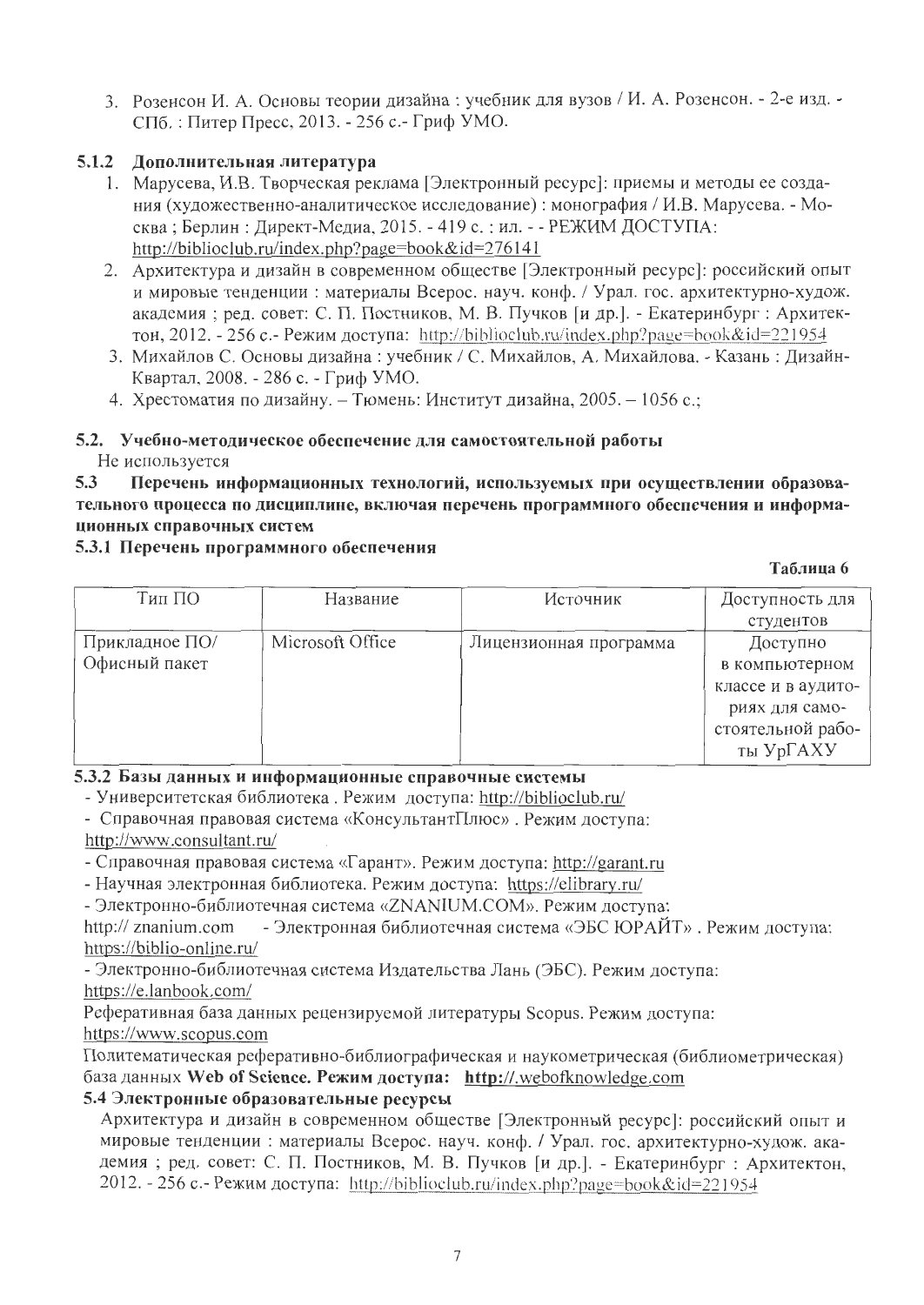# 6 МЕТОЛИЧЕСКИЕ УКАЗАНИЯ ДЛЯ ОБУЧАЮЩИХСЯ ПО ОСВОЕНИЮ ДИСЦИ-ПЛИНЫ

Студент обязан:

1) знать:

- график учебного процесса по дисциплине (календарный план аудиторных занятий и план-график самостоятельной работы);
- порядок формирования итоговой оценки по дисциплине; (преподаватель на первом занятии по дисциплине знакомит студентов с перечисленными организационно-методическими материалами);
- 2) посещать все виды аудиторных занятий (преподаватель контролирует посещение всех видов занятий), вести самостоятельную работу по дисциплине, используя литературу, рекомендованную в рабочей программе дисциплины и преподавателем (преподаватель передает список рекомендуемой литературы студентам);
- 3) готовиться и активно участвовать в аудиторных занятиях, используя рекомендованную литературу и методические материалы;
- 4) своевременно и качественно выполнять все виды аудиторных и самостоятельных работ, предусмотренных графиком учебного процесса по дисциплине (преподаватель ведет непрерывный мониторинг учебной деятельности студентов);
- 5) в случае возникновения задолженностей по текущим работам своевременно до окончания семестра устранить их, выполняя недостающие или исправляя не зачтенные работы, предусмотренные графиком учебного процесса (преподаватель на основе данных мониторинга учебной деятельности своевременно предупреждает студентов о возникших задолженностях и необходимости их устранения).

# 7 МАТЕРИАЛЬНО-ТЕХНИЧЕСКОЕ ОБЕСПЕЧЕНИЕ ДИСЦИПЛИНЫ

Лекционная аудитория, оснащенная учебной мебелью: парты, экран, проектор, компьютер, доска.

# 8. ФОНД ОЦЕНОЧНЫХ СРЕДСТВ ДЛЯ ПРОВЕДЕНИЯ ПРОМЕЖУТОЧНОЙ АТТЕ-**СТАЦИИ**

Фонд оценочных средств предназначен для оценки:

- 1) соответствия фактически достигнутых каждым студентом результатов изучения дисциплины результатам, запланированным в формате индикаторов «знать, уметь, иметь навыки» (п.1.4) и получения интегрированной оценки по дисциплине;
- уровня формирования элементов компетенций, соответствующих этапу изучения дисцип-2) лины.
- 8.1. КРИТЕРИИ ОЦЕНИВАНИЯ РЕЗУЛЬТАТОВ КОНТРОЛЬНО-ОЦЕНОЧНЫХ МЕ-РОПРИЯТИЙ ТЕКУЩЕЙ И ПРОМЕЖУТОЧНОЙ АТТЕСТАЦИИ ПО ДИСЦИП-ЛИНЕ
- 8.1.1. Уровень формирования элементов компетенций, соответствующих этапу изучения дисциплины, оценивается с использованием критериев и шкалы оценок, утвержденных  $YMC^*$ :

|                      | Критерии   |                                           |  |  |  |  |
|----------------------|------------|-------------------------------------------|--|--|--|--|
| Оценка по дисциплине |            | Уровень освоения элементов<br>компетенций |  |  |  |  |
| Отлично              |            | Высокий                                   |  |  |  |  |
| Хорошо               | Зачтено    | Повышенный                                |  |  |  |  |
| Удовлетворительно    |            | Пороговый                                 |  |  |  |  |
| Неудовлетворительно  | Не зачтено | Элементы не освоены                       |  |  |  |  |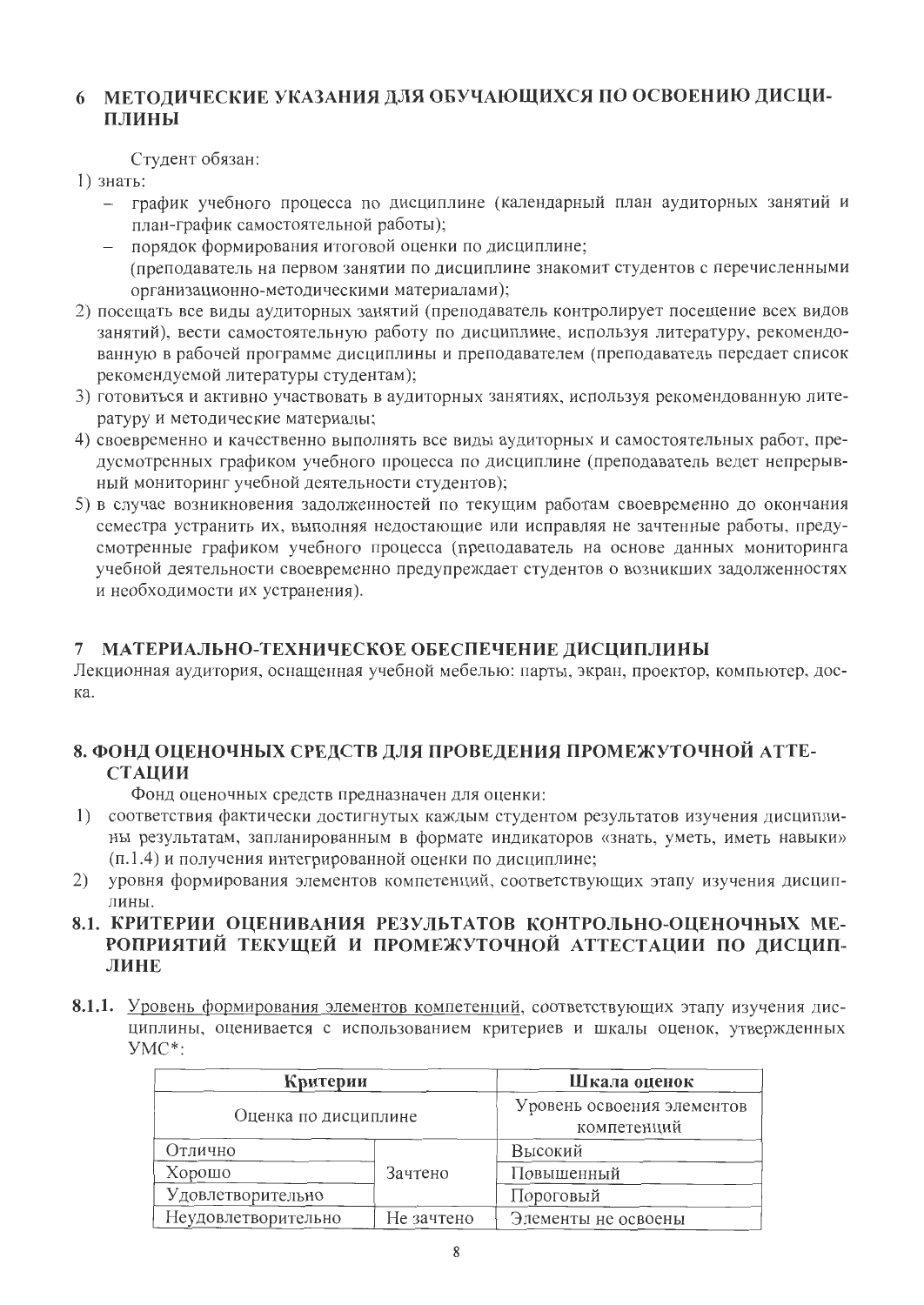\*) описание критериев см. Приложение А.

8.1.2. Промежуточная аттестация по дисциплине представляет собой комплексную оценку, определяемую уровнем выполнения всех запланированных контрольно-оценочных мероприятий (КОМ). Используемый набор КОМ имеет следующую характеристику:

| арлина |  |
|--------|--|
|--------|--|

| $N_{\Omega}$<br>$\Pi/\Pi$ | Форма КОМ                               | Состав КОМ                                                          |
|---------------------------|-----------------------------------------|---------------------------------------------------------------------|
|                           | Посещение лекций и практических занятий |                                                                     |
| $\mathcal{D}$             | Выполнение домашней работы              | 4 задания                                                           |
| 3                         | Выполнение итоговой работы              | в форме компьютер-<br>ной презентации в<br>формате ppt или pdf      |
| 4                         | Зачет (1 семестр)                       | Выполнение заданий<br>семестра                                      |
|                           | Экзамен                                 | 20 вопросов<br>Собеседование по<br>теме магистерской<br>диссертации |

Характеристика состава заданий КОМ приведена в разделе 8.3.

8.1.3. Оценка знаний, умений и навыков, продемонстрированных студентами при выполнении отдельных контрольно-оценочных мероприятий и оценочных заданий, входящих в их состав, осуществляется с применением следующей шкалы оценок и критериев:

| Уровни оценки<br>достижений сту-<br>дента (оценки) | Критерии<br>для определения уровня достижений<br>Выполненное оценочное задание:                    | Шкала оценок    |  |
|----------------------------------------------------|----------------------------------------------------------------------------------------------------|-----------------|--|
| Высокий (В)                                        | соответствует требованиям*, замечаний нет                                                          | Отлично (5)     |  |
| Средний (С)                                        | соответствует требованиям*, имеются заме-<br>чания, которые не требуют обязательного<br>устранения | $X$ орошо $(4)$ |  |
| Пороговый (П)                                      | не в полной мере соответствует требовани-<br>ям*, есть замечания                                   |                 |  |
| Недостаточный (Н)                                  | не соответствует требованиям*, имеет суще-<br>ственные ошибки, требующие исправления               |                 |  |
| $H$ ет результата $(O)$                            | не выполнено или отсутствует                                                                       |                 |  |

\*) Требования и уровень достижений студентов (соответствие требованиям) по каждому контрольно-оценочному мероприятию определяется с учетом критериев, приведенных в Приложении 1.

# 8.2. КРИТЕРИИ ОЦЕНИВАНИЯ РЕЗУЛЬТАТОВ ПРОМЕЖУТОЧНОЙ АТТЕСТАЦИИ ПРИ ИСПОЛЬЗОВАНИИ НЕЗАВИСИМОГО ТЕСТОВОГО КОНТРОЛЯ

При проведении независимого тестового контроля как формы промежуточной аттестации применяется методика оценивания результатов, предлагаемая разработчиками тестов.

# 8.3. ОЦЕНОЧНЫЕ СРЕДСТВА ДЛЯ ПРОВЕДЕНИЯ ТЕКУЩЕЙ И ПРОМЕЖУТОЧ-НОЙ АТТЕСТАЦИИ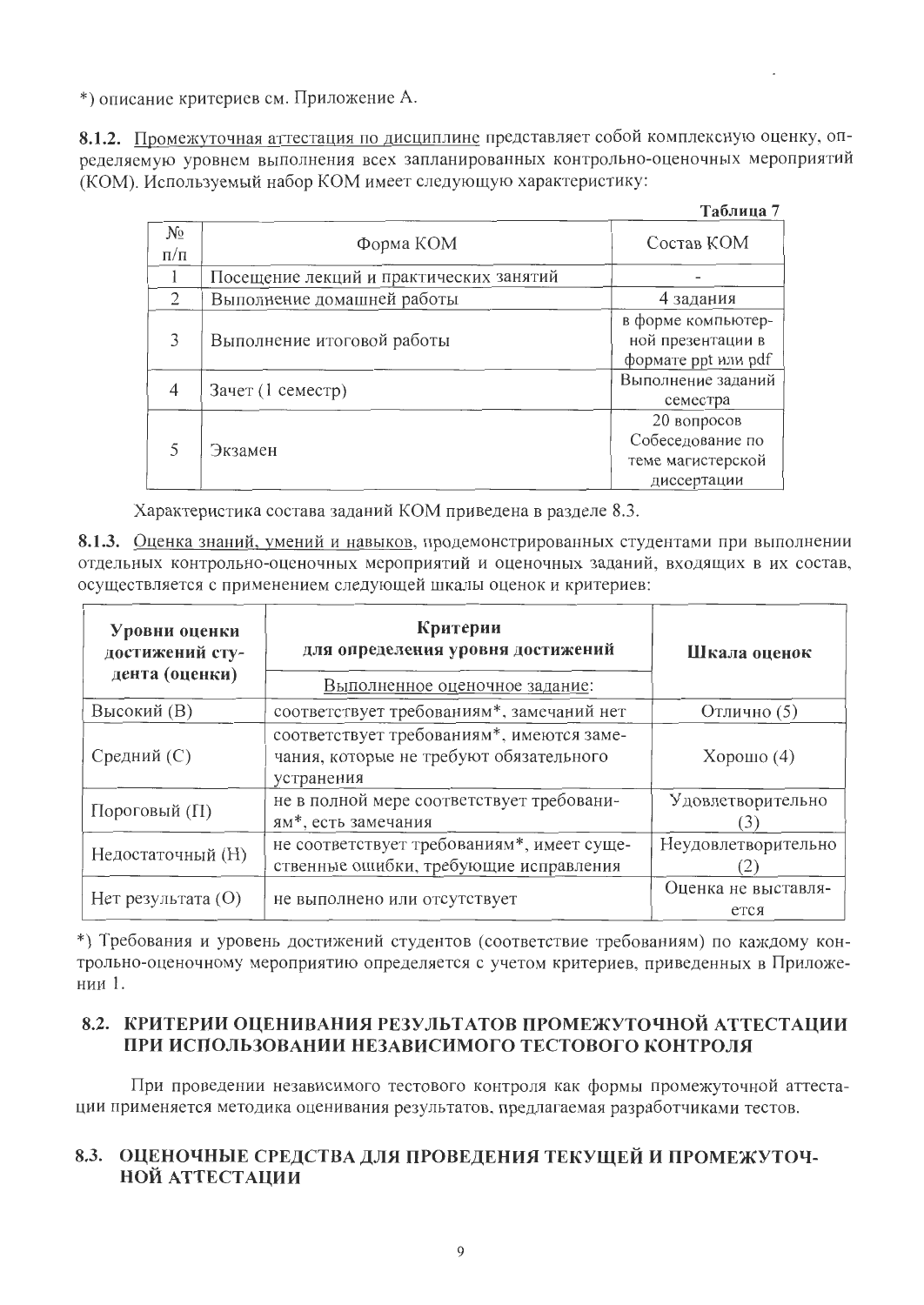# 8.3.1. Перечень заданий для итоговой работы (1 семестр):

1. Подготовить цифровую презентацию, в рамках которой раскрываются проблематика и направления проектных поисков в соответствии с тематикой магистерской диссертации: разработать сценарий презентации темы, сформулировать основные итоги теоретического анализа исследуемого материала, проектные прогнозы, стратегии и методические модели

2. подготовить текст и иллюстративно-графические материалы

3. составить тезисы аудиторного доклада, учитывая особенности аудитории слушателей.

# 8.3.2. Перечень заданий для практической домашней работы (2 семестр):

1. создать контент публикации (текстовая часть- 3 стр.)

- 2. провести анализ потенциальных площадей и ресурсов для размещения публикации
- 3. разместить публикацию
- 4. отследить и осуществить интерактив с аудиторией

## 8.3.3. Перечень вопросов к экзамену:

## **Вопрос 1:**

- 1. Проектно-художественная деятельность в контексте современной культуры. Девальвация профессии или перезагрузка смыслов?
- 2. Кризис проектной культуры и социальные перспективы проектно-художественной деятельности. Зачем сегодня искусство и дизайн нужны человеку и обществу?
- 3. Художественно-проектное творчество и современная информационная культура. Кризис институциональности искусства и дизайна. Современные формы организации артпроцессов и дизайн-процессов.
- 4. Актуальные границы проектно-художественной деятельности. Самоопределение художника и дизайнера в системах деятельности.
- 5. Профессиональная идентичность художника и дизайнера. Смыслы, критерии, проблемы.
- 6. Искусство и дизайн как типы коммуникации. Типология и феноменология арткоммуникации и дизайн-коммуникации.
- 7. Искусство и дизайн в контексте бизнеса. Актуальные проблемы арт-проектов и дизайнстартапов.
- 8. Искусство и дизайн как хобби и развлечение. Экстрапрофессиональные формы искусства и дизайна.
- 9. Художественно-проектная ментальность в конктекстах созерцания и действия. Актуальные стратегии дизайн-деятельности.
- 10. Актуальная система ценностей художественно-проектной деятельности. Общегуманитарные и профессиональные ценности, их взаимовлияния и противоречия.
- 11. Национально-культурная и региональная специфика художественно-проектной ментальности, арт-практик и дизайн-деятельности.
- 12. Искусство и дизайн в контексте идеологии глобального консьюмеризма.
- 13. Профессиональное образование художника-проектировщика. Современные стратегии, модели и практики.
- 14. Личность художника и дизайнера как драйвер творчества и ресурс продвижения.
- 15. Искусство и дизайн как формы актуальной мифологии. Мифотворчество и мистификация в искусстве и дизайне.
- 16. Ангажированность и манипулятивные практики в современном искусстве и дизайне.
- 17. Традиционализм и инновационность в практиках художественно-проектной деятельности. Категория «классики» в самоописании искусства и дизайна.
- 18. Героические идеалы и жизнестроительные притязания искусства и дизайна в XXI веке.
- 19. Кризис профессионального воспроизводства в искусстве и дизайне. Альтернативы профессионального самосохранения.
- 20. Социокультурные перспективы внеинституциональных практик искусства и дизайна.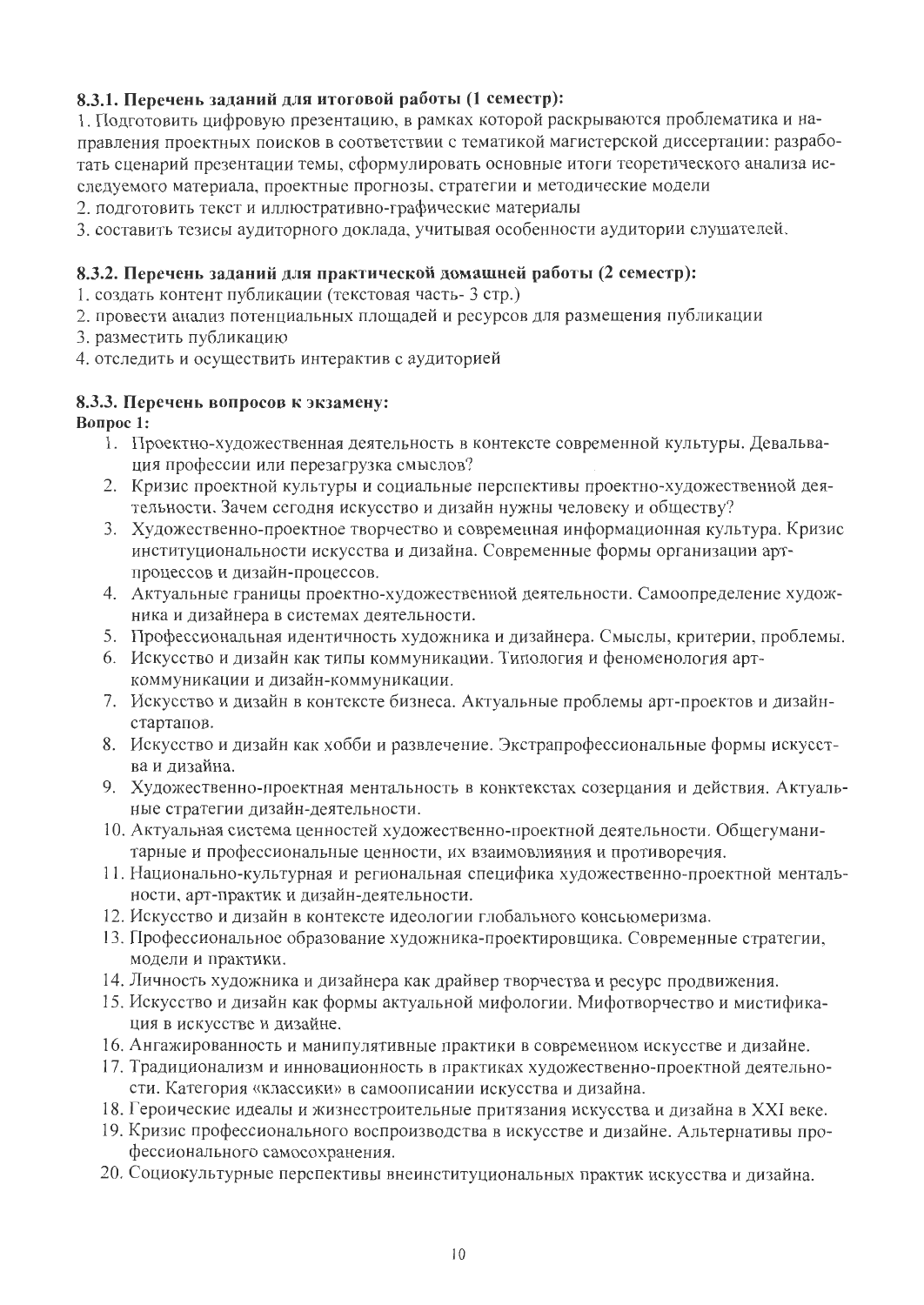#### **Вопрос 2:**

Собеседование в свободной форме по магистерской диссертации и проектной части рабо-TЫ.

#### Критерии экзаменационной оценки

Оценка «отлично»

систематизированные, глубокие и полные знания по всем разделам дисциплины, а также по основным вопросам, выходящим за пределы учебной программы;

точное использование научной терминологии систематически грамотное и логически правильное изложение ответа на вопросы;

безупречное владение инструментарием учебной дисциплины, умение его эффективно использовать в постановке научных и практических задач;

выраженная способность самостоятельно и творчески решать сложные проблемы и нестандартные ситуации;

полное и глубокое усвоение основной и дополнительной литературы, рекомендованной учебной программой по дисциплине;

умение ориентироваться в теориях, концепциях и направлениях дисциплины и давать им критическую оценку, используя научные достижения других дисциплин;

творческая самостоятельная работа на практических/семинарских занятиях, активное участие в групповых обсуждениях, высокий уровень культуры исполнения заданий;

высокий уровень сформированности заявленных в рабочей программе компетенций. Оценка «хорошо»

достаточно полные и систематизированные знания по дисциплине;  $\overline{\phantom{0}}$ 

умение ориентироваться в основных теориях, концепциях и направлениях дисциплины и давать им  $\overline{\phantom{0}}$ критическую оценку;

использование научной терминологии, лингвистически и логически правильное изложение ответа на вопросы, умение делать обоснованные выводы;

владение инструментарием по дисциплине, умение его использовать в постановке и решении научных и профессиональных задач;

усвоение основной и дополнительной литературы, рекомендованной учебной программой по дис- $\overline{\phantom{m}}$ циплине;

самостоятельная работа на практических занятиях, участие в групповых обсуждениях, высокий уровень культуры исполнения заданий;

средний уровень сформированности заявленных в рабочей программе компетенций.

<u>Оценка «удовлетворительно»</u>

- достаточный минимальный объем знаний по дисциплине;  $\overline{\phantom{m}}$
- усвоение основной литературы, рекомендованной учебной программой;

умение ориентироваться в основных теориях, концепциях и направлениях по дисциплине и давать им оценку;

использование научной терминологии, стилистическое и логическое изложение ответа на вопросы, умение делать выводы без существенных ошибок;

 $\overline{\phantom{a}}$ владение инструментарием учебной дисциплины, умение его использовать в решении типовых задач;

умение под руководством преподавателя решать стандартные задачи;

работа под руководством преподавателя на практических занятиях, допустимый уровень культуры  $\overline{\phantom{a}}$ исполнения заданий

достаточный минимальный уровень сформированности заявленных в рабочей программе компетенций.

#### Оценка «неудовлетворительно»

- фрагментарные знания по дисциплине;
- отказ от ответа (выполнения письменной работы);  $\overline{\phantom{0}}$
- знание отдельных источников, рекомендованных учебной программой по дисциплине;
- неумение использовать научную терминологию;
- наличие грубых ошибок;
- низкий уровень культуры исполнения заданий;
- низкий уровень сформированности заявленных в рабочей программе компетенций.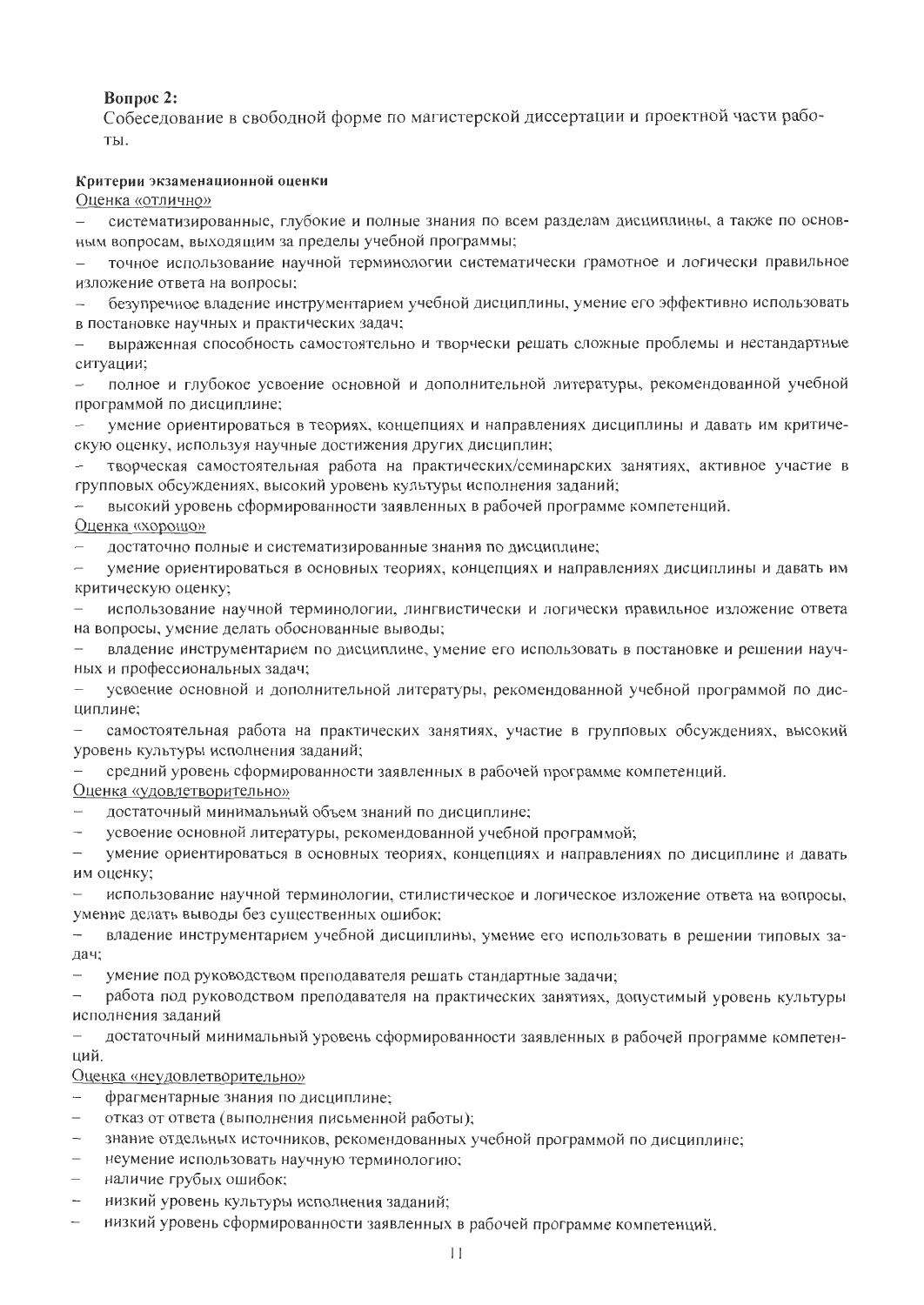#### Критерии зачетной оценки:

«Зачтено»

систематизированные, глубокие и полные знания по всем разделам дисциплины, а также по основным вопросам, выходящим за пределы учебной программы;

точное использование научной терминологии систематически грамотное и логически правильное изложение ответа на вопросы;

безупречное владение инструментарием учебной дисциплины, умение его эффективно ис- $\overline{a}$ пользовать в постановке научных и практических задач;

выраженная способность самостоятельно и творчески решать сложные проблемы и нестандартные ситуации;

полное и глубокое усвоение основной и дополнительной литературы, рекомендованной учебной программой по дисциплине;

умение ориентироваться в теориях, концепциях и направлениях дисциплины и давать им критическую оценку, используя научные достижения других дисциплин;

творческая самостоятельная работа на практических/семинарских занятиях, активное участие в групповых обсуждениях, высокий уровень культуры исполнения заданий;

высокий уровень сформированности заявленных в рабочей программе компетенций. «Не зачтено»

- фрагментарные знания по дисциплине;
- отказ от ответа (выполнения письменной работы);
- знание отдельных источников, рекомендованных учебной программой по дисциплине;
- неумение использовать научную терминологию;
- наличие грубых ошибок;
- низкий уровень культуры исполнения заданий;
- низкий уровень сформированности заявленных в рабочей программе компетенций.

| Рабочая программа дисциплины составлена авторами: |                                   |                                  |                 |             |         |  |  |  |  |
|---------------------------------------------------|-----------------------------------|----------------------------------|-----------------|-------------|---------|--|--|--|--|
| $N_2 \pi / \pi$                                   | Кафедра                           | Ученая степень,<br>ученое звание | Должность       | ФИО         | Подпись |  |  |  |  |
|                                                   | Кафедра графи-<br>ческого дизайна | К.иск., доцент                   | Профессор       | Л.Ю. Салмин |         |  |  |  |  |
| Рабочая программа дисциплины согласована:         |                                   |                                  |                 |             |         |  |  |  |  |
| Заведующая кафедрой графического дизайна          |                                   |                                  | Е.Э. Павловская |             |         |  |  |  |  |
| Директор библиотеки УрГАХУ                        |                                   |                                  | Н.В. Нохрина    |             |         |  |  |  |  |
| Декан факультета дизайна                          |                                   |                                  | И.С. Зубова     | umolli      |         |  |  |  |  |